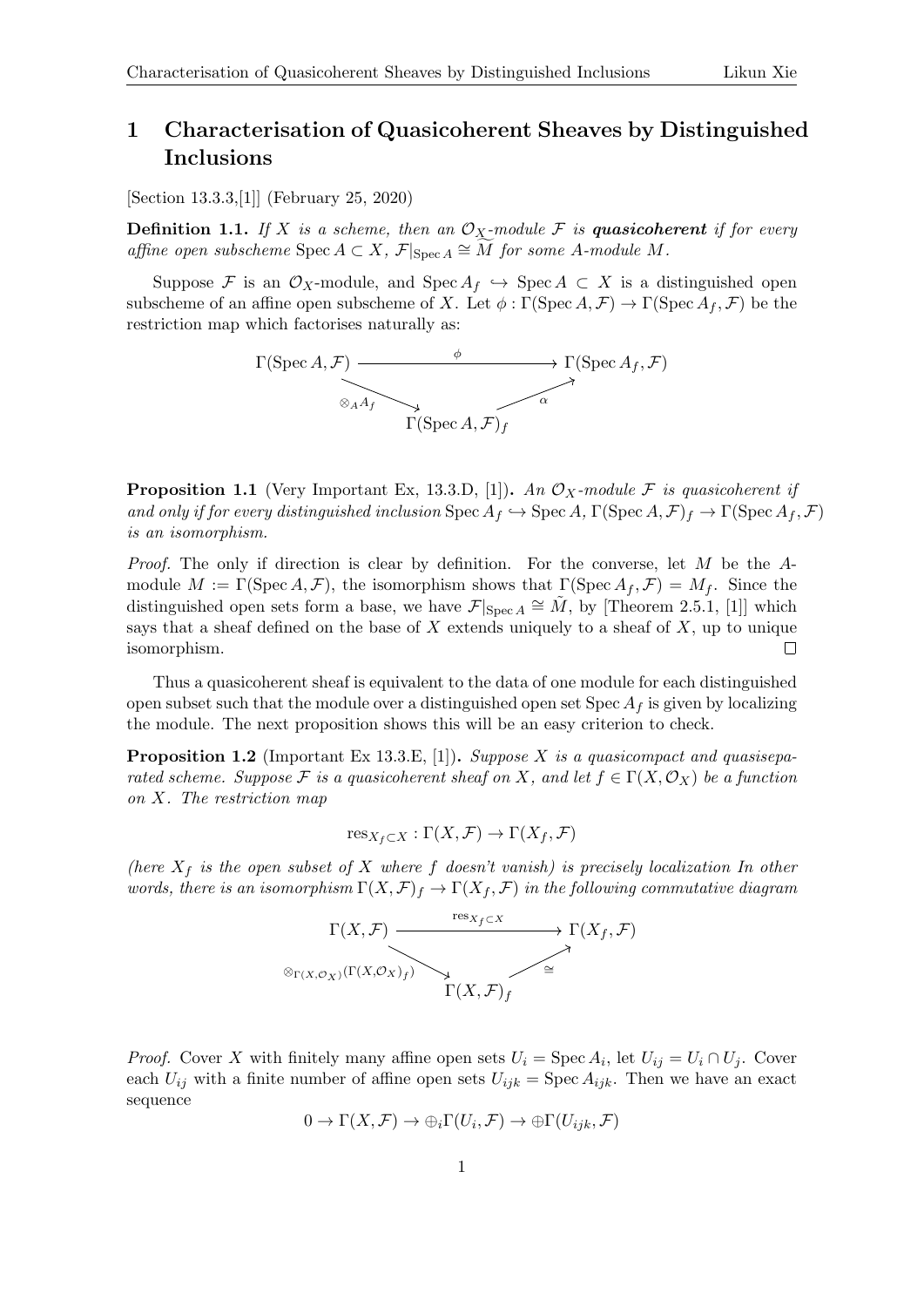$\Box$ 

from the definition of sheaf.

Now apply the exact functor  $\otimes_{\Gamma(X,{\mathcal O}_X)}\Gamma(X,{\mathcal O}_X)f$ . Since localization commutes with finite products, we have the following exact sequence

$$
0 \longrightarrow \Gamma(X, \mathcal{O}_X)_f \longrightarrow \bigoplus_i \Gamma(U_i, \mathcal{F})_f \longrightarrow \bigoplus_i \Gamma(U_{ijk}, \mathcal{F})_f
$$
  

$$
\cong \bigoplus_i \Gamma(\text{Spec}(A_i)_f, \mathcal{F}) \qquad \cong \bigoplus \Gamma(\text{Spec}(A_{ijk})_f, \mathcal{F})
$$

In place of  $\Gamma(X, \mathcal{O}_X)_f$ ,  $\Gamma(X_f, \mathcal{O}_X)$  makes the above exact sequence hold, thus  $\Gamma(X, \mathcal{O}_X)_f \cong \Gamma(X_f, \mathcal{O}_X)$ .

**Remark.** Recall that we have the Qcqs lemma  $[7.3.5, 11]$  which says that for X a quasicompact quasiseparated scheme and  $s \in \Gamma(X, \mathcal{O}_X)$ , then the natural map  $\Gamma(X, \mathcal{O}_X)$ ,  $\rightarrow$  $\Gamma(X_s, \mathcal{O}_X)$  is an isomorphism. In both of the cases, note that how quasicompact and quasiseparated hypothesis were used in an easy way: to obtain finite product which commutes with localization.

Corollary 1.1 (Important Ex 13.3.F, [\[1\]](#page-2-0)). Suppose  $\pi : X \to Y$  is a quasicompact quasiseparated morphism, and F is a quasicoherent sheaf on X. Then  $\pi_*\mathcal{F}$  is a quasicoherent sheaf on Y .

*Proof.* For any affine open  $V = \text{Spec } B$  of Y,  $\pi^{-1}(V)$  is a quasicompact and quasiseparated subscheme of X. Let  $f \in B = \Gamma(V, \mathcal{O}_Y)$ , and  $\pi^{\#} f \in \Gamma(X, \mathcal{O}_X)$  the image of f under the induced map of sheaves, by Proposition 1.2,

$$
\Gamma(\pi^{-1}(V), \mathcal{F})_{\pi \# f} \cong \Gamma(\pi^{-1}(V)_{\pi \# f}, \mathcal{F}).
$$

This is precisely  $\Gamma(\text{Spec }B, \pi_*\mathcal{F})_f \cong \Gamma(\text{Spec }B_f, \pi_*\mathcal{F})$ . By [1.1,](#page-0-0)  $\pi_*\mathcal{F}$  is quasicoherent.  $\Box$ 

Example 1.1 (Ex 13.3.G, [\[1\]](#page-2-0)). If A is a ring, and  $f \in A$ , then the nilradical  $\Re(A_f) \cong$  $\mathfrak{R}(A)_f$ . So we define the **sheaf of nilpotents** N on a scheme X, for any affine open, let  $\Gamma(\text{Spec } A_i, \mathcal{N}) := \Re(A_i)$ . This is clearly a quasicoherent sheaf by Proposition [1.1.](#page-0-0) This is an example of an ideal sheaf (of  $\mathcal{O}_X$ ).

Proposition 1.3 (Important Ex 13.3.H, [\[1\]](#page-2-0)). Suppose X is a quasicompact and quasiseparated scheme,  $\mathcal L$  is an invertible sheaf on X, let  $f \in \Gamma(X, \mathcal L)$  and  $X_f$  the open subset of X where f doesn't vanish. Let F be a quasicoherent sheaf on X. Given any section  $t \in \Gamma(X_f, \mathcal{F})$ , then for some  $n>0,$  the section  $f^nt \in \Gamma(X_f, \mathcal{F} \otimes \mathcal{L}^{\otimes n})$  extends to a global section of  $\mathcal{F} \otimes \mathcal{L}^{\otimes n}$ .

Proof. We first prove the following claim.

**Claim.** For  $X$  a quasicompact scheme (we don't use quasiseparatedness in the proof of the claim), given a global section  $s \in \Gamma(X, \mathcal{F})$  whose restriction to  $X_f$  is 0. Then for some  $N > 0$ , we have  $f^N s = 0$  as a global section of  $\mathcal{F} \otimes \mathcal{L}^{\otimes N}$ .

**Proof of Claim.** Cover X with a finite number of open affines  $U = \text{Spec } A$  such that  $\mathcal{L}|_U$  is free. Let  $\psi: \mathcal{L}|_U \cong \mathcal{O}_X|_U$  be an isomorphism. Since  $\mathcal F$  is quasicoherent, by definition, there is an A-module M with  $\mathcal{F}_U \cong \widetilde{M}$ . The section  $s \in \Gamma(X, \mathcal{F})$  restricts to give an element  $s \in M$ . On the other hand, the section  $f \in \Gamma(X, \mathcal{L})$  restricts to give a section of  $\mathcal{L}|_U$  which give s a section  $g = \psi(f) \in A$ . Clearly,  $X_f \cap U = D(g)$ . Since  $s|_{X_f}$  is zero,  $g^n s = 0$  for some  $n > 0$ . From the isomorphism

$$
\mathrm{id} \times \psi^{\otimes n} : \mathcal{F} \otimes \mathcal{L}^n|_U \cong \mathcal{F}|_U,
$$